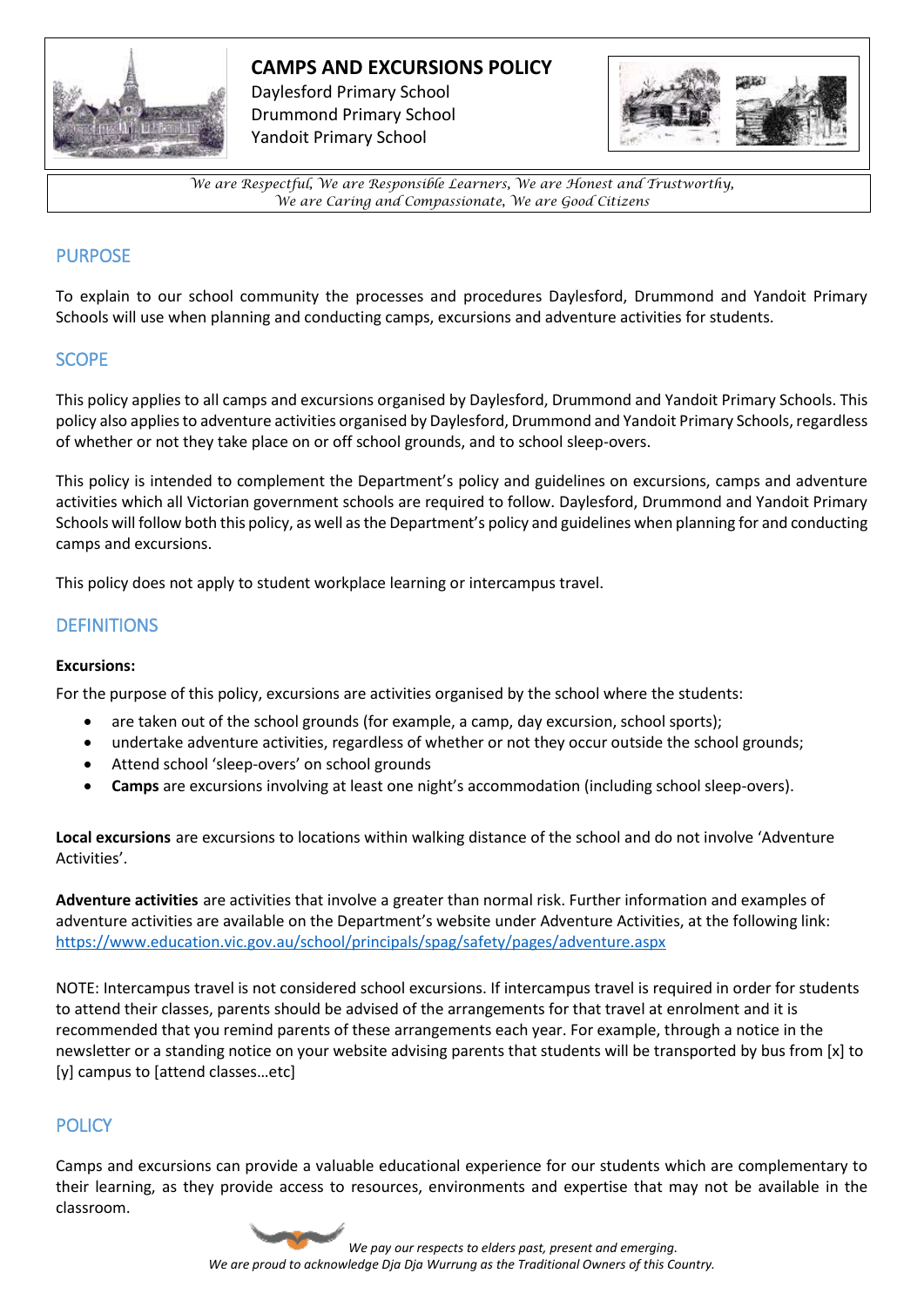For all camps and excursions, including adventure activities, our school will follow the Department's School Policy and Advisory Guide[: Excursions and Activities.](http://www.education.vic.gov.au/school/principals/spag/safety/pages/excursions.aspx) For camps and excursions requiring school council approval, our school will also follow the Department's School Policy and Advisory Guide: Safety [Guidelines for Education Outdoors.](https://www.education.vic.gov.au/school/teachers/studentmanagement/excursions/Pages/outdoorguidelines.aspx)

### Planning process for camps and excursions

All camps and excursions will comply with Department planning requirements.

Part of this planning process includes conducting risk assessments, to ensure that reasonable steps are taken to minimise the risks associated with each proposed camp or excursion. Daylesford, Drummond and Yandoit Primary Schools risk assessment will include consideration of arrangements for supervision of students and consideration of the risk of bushfire activity in the excursion location. In the event of a Code Red Day being announced, excursions or camp activities in effected locations will be cancelled or rescheduled. Planning will also cover arrangements for cancelling, recalling or altering the camp or excursion for any other reason.

Daylesford, Drummond and Yandoit Primary Schools are committed to ensuring students with additional needs are provided with an inclusive camps and excursions program and will work with families during the planning stage, as needed, to support all students' attendance and participation in camp and excursion activities.

In cases where a camp or excursion involves a particular class or year level group, the Organising Teacher will ensure that there is an alternative educational program available and appropriate supervision for those students not attending the camp or excursion.

### Supervision

Daylesford, Drummond and Yandoit Primary Schools follow the Department's guidelines in relation to supervision of students during excursions and camps.

All excursion staff (including parent volunteers) will be familiar with supervision requirements and the specific procedures for dealing with emergencies on each camp and excursion.

All school staff will be aware that they retain overall responsibility for the supervision and care of students throughout all camps and excursions (including adventure activities), regardless of whether or not external providers are managing the activity.

#### Parent volunteers

Parents may be invited to assist with camps and excursions. School staff will notify parents/carers of any costs associated with attending. School staff are in charge of camps and excursions and parent/carer volunteers are expected to follow teachers' instructions. When deciding which parents/carers will attend, the Organising Teacher will take into account: any valuable skills the parents/carers have to offer (e.g. bus licence, first aid etc.) and the special needs of particular students.

#### Volunteer and external provider checks

Daylesford, Drummond and Yandoit Primary Schools require all parent or carer camp or excursion volunteers and all external providers working directly with our students to have a current Working with Children Check card.

#### Parent/carer consent

For all camps and excursions, other than local excursions, Daylesford, Drummond and Yandoit Primary Schools will provide parents/carers with a specific consent form outlining the details of the proposed activity. Daylesford, Drummond and Yandoit Primary Schools informs parents about school camps and excursions by placing a note in student bags and asking parents/carers to return the part of the note that asks for parents/carers signature confirming they consent to their child's participation. Parents/carers are encouraged to contact the school to discuss any questions or concerns that they or their child may have with a proposed camp or excursion.

For local excursions, Daylesford, Drummond and Yandoit Primary Schools will provide parents and carers with an annual Local Excursions consent form at the start of each school year or upon enrolment if students enrol during the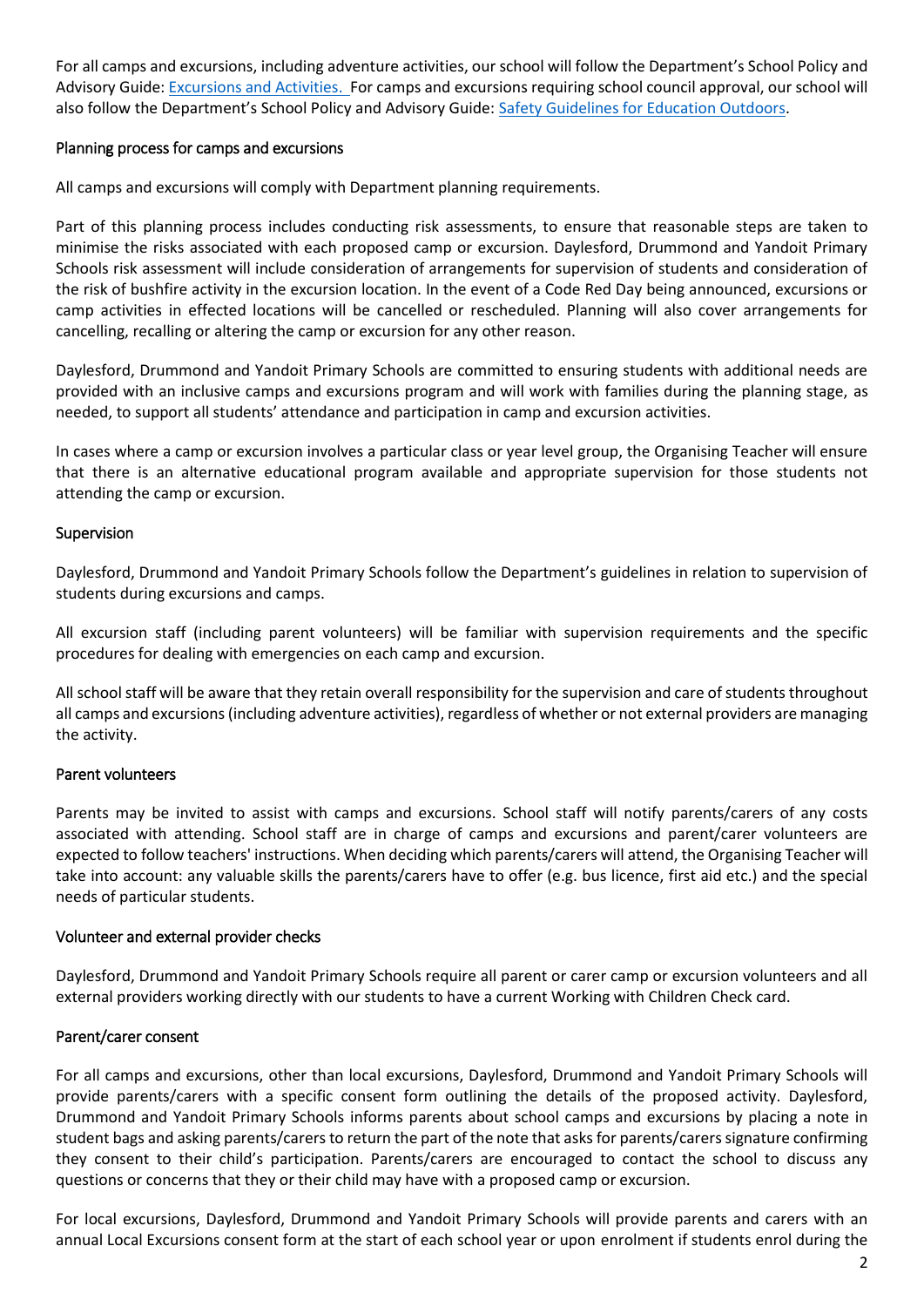school year. Daylesford, Drummond and Yandoit Primary Schools will also provide advance notice to parents/carers of an upcoming local excursion through a note home in the student's bag. For local excursions that occur on a recurring basis (for example weekly outings to the local oval for sports lessons), Daylesford, Drummond and Yandoit Primary Schools will notify parents once only prior to the commencement of the recurring event.

## Cost of camps and excursions, refunds and support

The cost of all camps and excursions are to be paid by parents/carers unless alternative arrangements have been agreed to by the Principal prior to the excursion. All families will be given sufficient time to make payments for all activities. Consent forms will have clearly stated payment amounts and payment finalisation dates.

Students who have not finalised payment by the required date will not be allowed to attend unless the Principal determines exceptional circumstances apply.

Daylesford, Drummond and Yandoit Primary Schools will make all efforts to ensure that students are not excluded for financial reasons. Families experiencing financial difficulty are invited to discuss alternative payment arrangements with the Principal, Assistant Principal and Business Manager. The Principal, Assistant Principal and Business Manager can also discuss family eligibility for the Department's Camps, Sports and Excursions Fund (CSEF), which provides payments for eligible students to attend school activities, including camps and excursions. Applications for the CSEF are open to families holding a valid means-tested concession card or temporary foster parents and are facilitated by the school. Further information about the CSEF and the application form are available at Camps, Sports and Excursions [Fund.](http://www.education.vic.gov.au/about/programs/Pages/csef.aspx)

If a camp or excursion is cancelled or altered by the school, or a student is no longer able to attend part or all of the camp or excursion, our school will consider requests for partial or full refunds of payments made by parents/carers on a case-by-case basis taking into account the individual circumstances. Generally we will not be able to refund payments made for costs that have already been paid where those funds have already been transferred or committed to a third party and no refund is available to the school. Where possible, we will provide information about refunds to parents/carers at the time of payment.

## Student health

Parents and carers need to ensure the school has up-to-date student health information prior to camps and excursions. A member of staff will be appointed with responsibility for the health needs of the students for each camp/excursion. Teachers will administer any medication provided according to our *Medication* policy and the student's signed *Medication Authority Form*. To meet the school's obligations relating to safety, a first aid kit and mobile phone will be taken by teachers on all camps and excursions.

It is the responsibility of parents and carers to ensure their child/children are in good health when attending excursions and camps. If a student becomes ill during a camp and is not able to continue at camp it is the parent/carer's responsibility to collect them and cover any associated costs. If the Principal approves a student joining a camp late, transport to the camp is the parent/carer's responsibility.

## Behaviour expectations

Students participating in camps and excursions are required to cooperate and display appropriate behaviour to ensure the camp or excursion is a safe, positive and educational experience for all students involved.

Parents/carers will be notified if their child is in danger of losing the privilege to participate in an excursion or camp due to behaviour that does not meet the standards of behaviour set out in the school's *Student Wellbeing and Engagement Policy, Student Code of Conduct* and *Bullying Prevention Policy*. The decision to exclude a student will be made by the Principal or Assistant Principal, in consultation with the Organising Teacher. Both the parent/carer and the student will be informed of this decision prior to the camp or excursion.

If on a camp or excursion the Teacher in Charge considers an individual student's behaviour does not meet required standards, then the Principal or their nominee may determine that a student should return home during the camp or excursion. In these circumstances the parent/carer is responsible for the collection of the student and any costs associated with this.